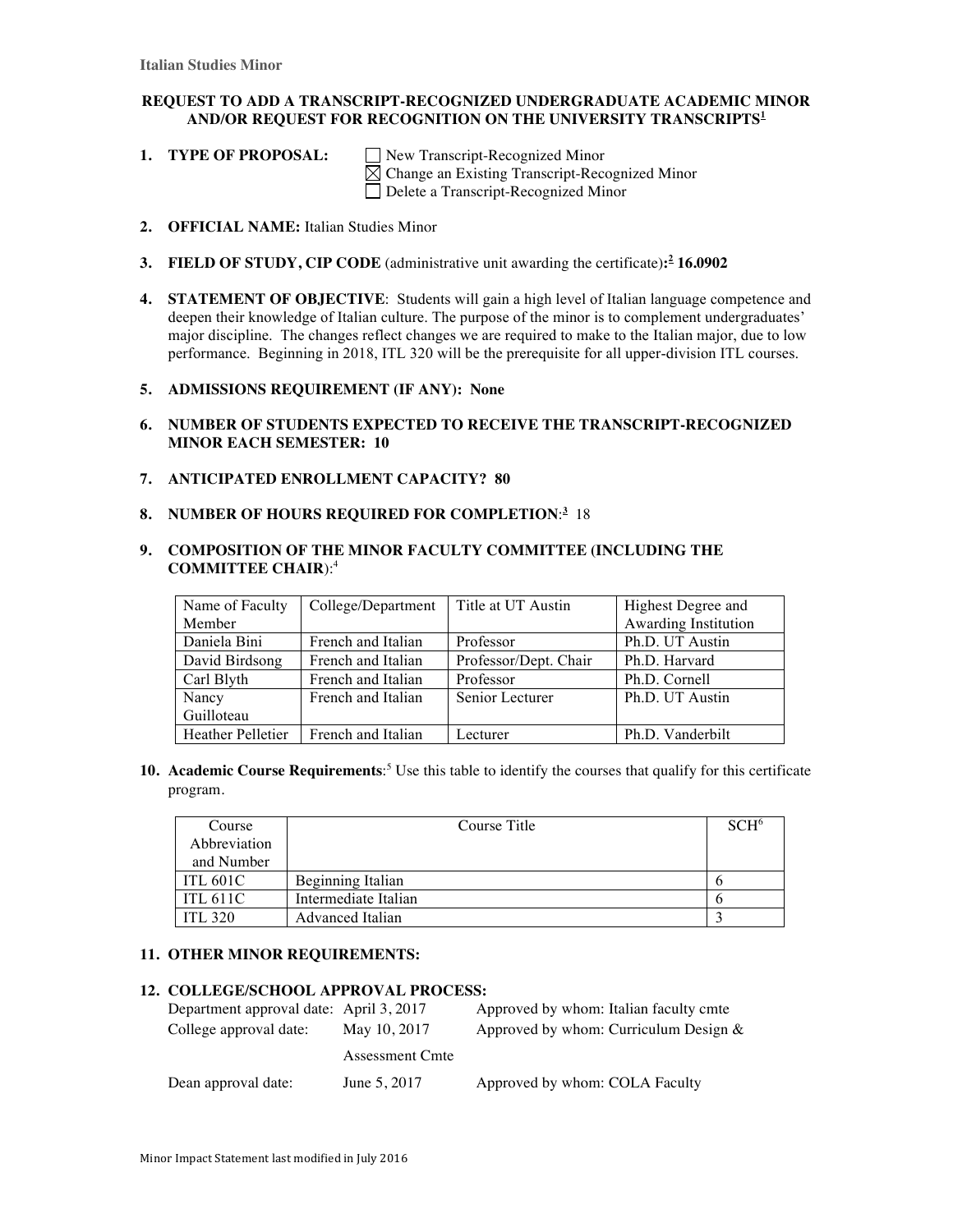# **Italian Studies Minor**

Eighteen semester credit hours of Italian, of which six must be upper-division, including:

| Requirements                                                     |                                                 | <b>Hours</b> |   |
|------------------------------------------------------------------|-------------------------------------------------|--------------|---|
| ITL 601C                                                         | Beginning Italian                               |              | 6 |
| <b>ITL 611C</b>                                                  | Intermediate Italian                            |              | 6 |
| ITL [328] 320                                                    | [Composition and Conversation] Advanced Italian |              |   |
| Three additional semester credit hours of upper-division Italian |                                                 |              |   |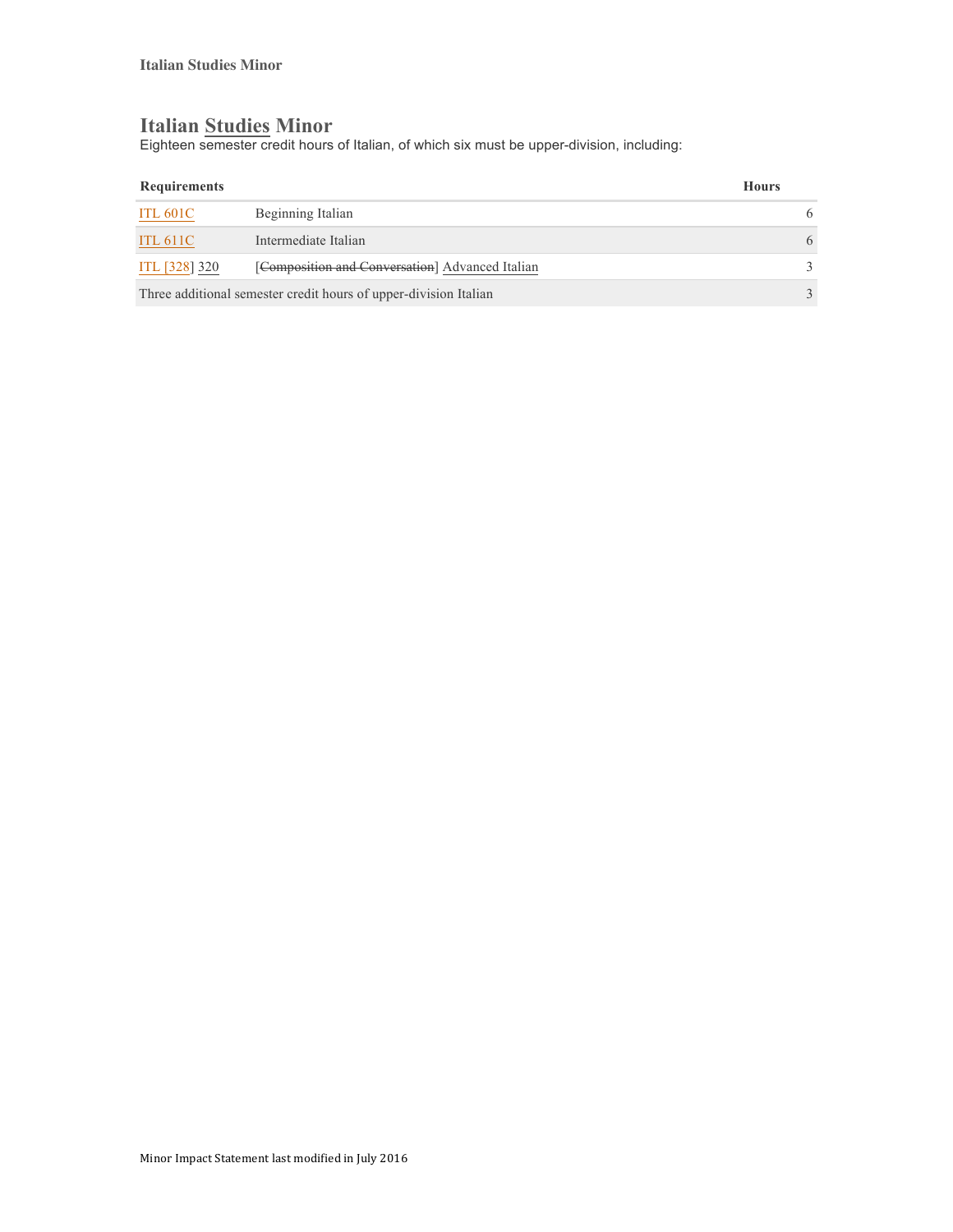**Italian Studies Minor**

Please include a draft of the catalog copy immediately following the above form. If this is an update of an existing copy, the draft should be based on the text of the current catalog available at: http://catalog.utexas.edu/undergraduate/.

**Strike through and replace (with underlines) only the specific language to be changed. Do NOT use track changes**. Submit form electronically to the Office of the General Faculty and Faculty Council at fc@austin.utexas.edu. For questions on completing this section, please contact Victoria Cervantes, fc@austin.utexas.edu, 471-5934 or Brenda Schumann, brenda.schumann@austin.utexas.edu, 475-7654

<sup>1</sup> Proposed Policy on the Recognition of Undergraduate Academic Minors on Official University Transcripts as Approved by the Educational Policy Committee (D 10359-10361):

A. Minimum Criteria for a Transcript-Recognized Undergraduate Academic Minor

- a. The transcript-recognized undergraduate academic minor must be completed in conjunction with an undergraduate degree at the University of Texas at Austin; students pursuing an integrated undergraduate/graduate program must complete the requirements for the minor within one year after completing the undergraduate requirements of their program.
- b. Transcript-recognized undergraduate academic minors must require a minimum of fifteen hours of course work but not more than eighteen hours. None of the specified coursework for the minor can include unnumbered topics courses. Minors will include a minimum of six hours of upper division coursework except in cases where students are pursuing a minor in a foreign language. In those instances, the minor must include at least nine semester hours of coursework beyond first year competence in a foreign language, including at least three hours of upper-division coursework.
- c. At least half of the required course work in the minor must be completed in residence at The University of Texas at Austin.
- d. A student may not earn a minor in the same field of study as his or her major, and at least nine of the hours required for the minor must include coursework not used to satisfy the requirements of the student's major. However, courses in the minor may fulfill other degree requirements such as general education requirements or required elective hours.
- e. Students apply for transcript-recognized undergraduate academic minors at the time they complete their undergraduate degree. Transcript recognition is awarded at that time.
- B. Approval Process For Transcript-Recognized Undergraduate Academic Minors The requirements of transcript-recognized undergraduate academic minors shall be listed in the undergraduate catalog, with proposals reviewed and approved by the Committee on Undergraduate Degree Program Review (CUDPR) and subsequently sent to the Faculty Council as minor legislation for approval. Proposals for these minors are required to obtain prior approval from the sponsoring college(s) or school(s).

Program proposals submitted by the offering unit (e.g., the department or academic program) must include a statement of objective and need (expected demand), anticipated enrollment capacity, academic course and other requirements, the field of study (and CIP code), and the composition of the minor faculty committee, including the committee chair. Proposals for a transcriptable minor should describe the admissions process (if any) for acceptance into the minor. In cases where minors are offered in the same field of study as a major, the faculty of the unit offering the major will de facto constitute the faculty committee for the minor, and the department chair (or designate) will be designated as the committee chair for the minor. The committee must have a minimum of five members, and at least two-thirds of the committee must be tenured or tenure-track faculty.

Once approved, programs are required to submit a report to CUDPR every four years. The report must list the current chair and all committee members and include the number of students completing the minor in each of the prior four years. If the committee plans any changes in the requirements of the minor, these changes should be explained; changes require the same approvals as an original application, that is, approval by the college(s) or school(s), CUDPR, and the Faculty Council.

C. The Certification Process for Students Completing the Requirements for a Minor Certification of completion of the requirements is done by the program's faculty committee chair (or the department's undergraduate advisor). An application for the certification of completion is